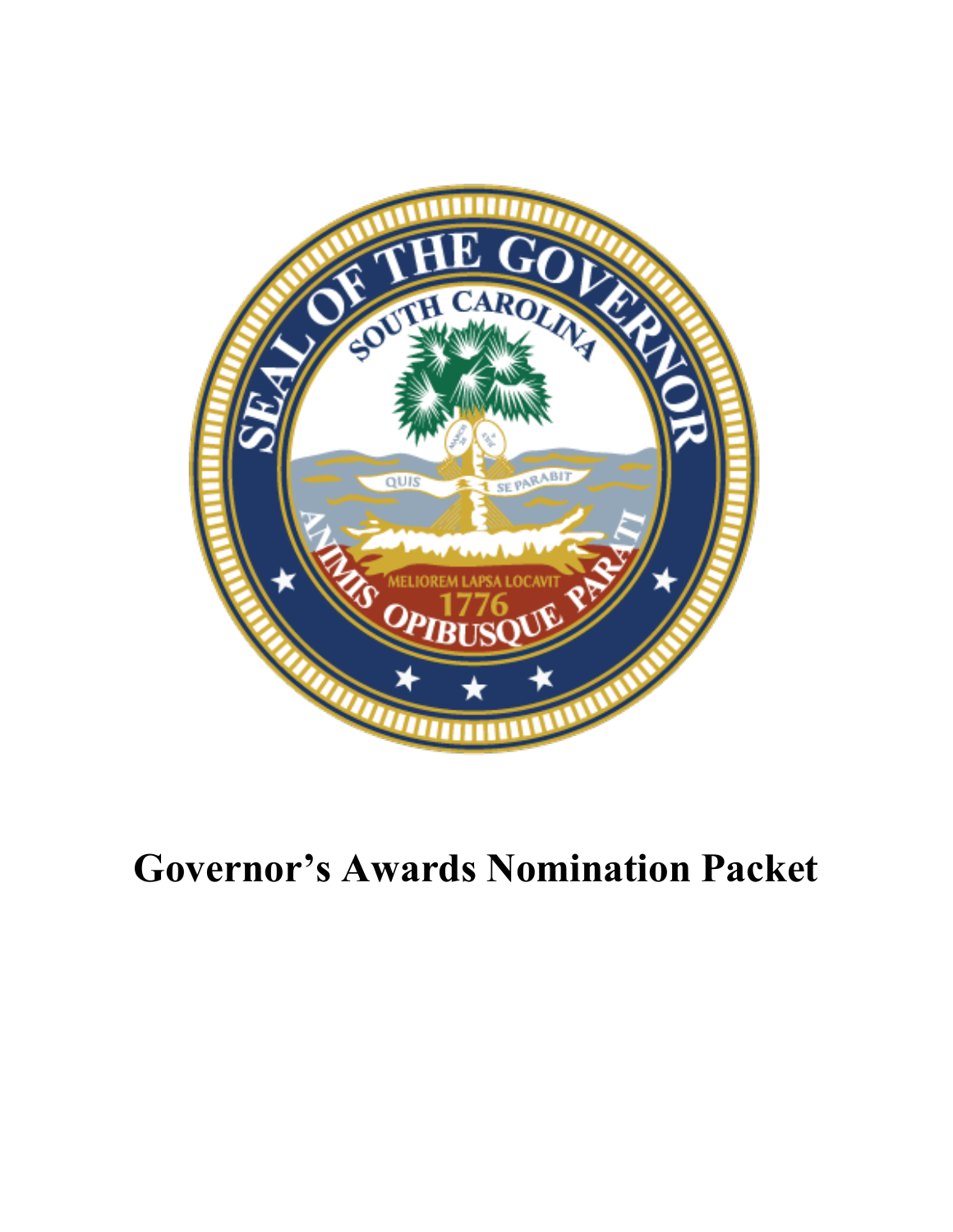### **Governor's Awards**

The Governor of South Carolina may bestow upon a citizen of the State of South Carolina the Order of the Palmetto, the Order of the Silver Crescent, or an official certificate of appreciation, congratulations, recognition or acknowledgement.

The Order of the Palmetto and the Order of the Silver Crescent are prestigious awards that recognize those who have made significant contributions to the life and well-being of the state and nation.

Established by Governor John C. West, the first Order of the Palmetto was presented in 1971. The Order of the Silver Crescent was established by Governor David Beasley in 1997 and subsequently modified by Governor Jim Hodges. Governor Nikki Haley began the practice of presenting official certificates of appreciation, congratulations, recognition and acknowledgement in 2011.

# **Order of the Palmetto**

The Order of the Palmetto is the State of South Carolina's highest civilian honor presented in recognition of a lifetime of extraordinary achievement, service and contributions on a national or statewide scale.

An individual must be nominated for the Order of the Palmetto. This once in a lifetime award may only be presented to natives or residents of the State of South Carolina.

# **Order of the Silver Crescent**

The Order of the Silver Crescent is the State of South Carolina's most prestigious service award. It was specifically established to recognize a remarkable single achievement or action or an individual's community service and volunteerism on the local level.

An individual must be nominated for the Order of the Silver Crescent. This award may only be presented to natives or residents of the State of South Carolina.

# **Official Certificates**

The Governor presents official certificates of appreciation, congratulations, recognition or acknowledgement to individuals or organizations in South Carolina.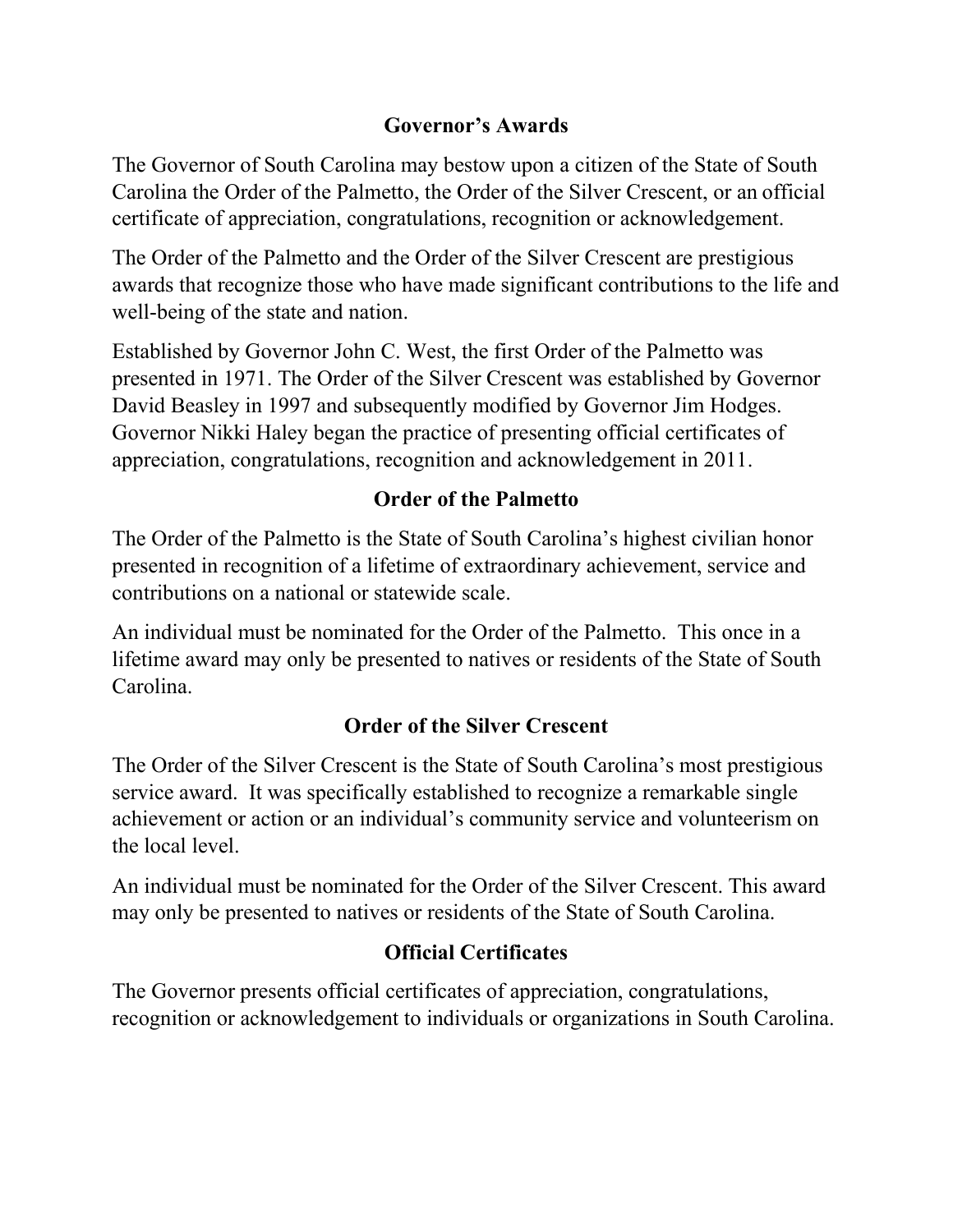### **Nomination Application Guidelines**

Nomination applications for an individual to be considered for the Order of the Palmetto or the Order of the Silver Crescent must include the following:

**Application –** the official application form must be fully completed and accurate contact information must be included.

**Biographical Summary –** Applications must include a thorough and detailed biographical statement of the nominee's accomplishments with specific details and examples using clear, concise, descriptive language.

Include time periods of memberships, leadership roles, and professional and personal achievements. Materials supporting the nominee's achievements may also be submitted, including professional articles, press clippings, etc.

**Letters of Recommendation –** Applications must include letters of recommendation from individuals who can attest to the nominee's character, accomplishments, and his or her significant contributions on a local, statewide or national level.

Applications must also include a minimum of one letter of recommendation from either the State Senator, State Representative or U.S Representative representing the nominee's district of residence or either of the state's U.S. Senators or any of South Carolina's Constitutional Officers.

All letters of recommendation should be addressed to:

The Honorable Henry McMaster Governor South Carolina State House 1100 Gervais Street Columbia, South Carolina 29201

### **Guidelines**

Completed applications must be delivered via hand, mail, or delivery service.

Emails or facsimiles will not be accepted.

Incomplete applications will not be considered.

Posthumous nominations for awards are not eligible for consideration.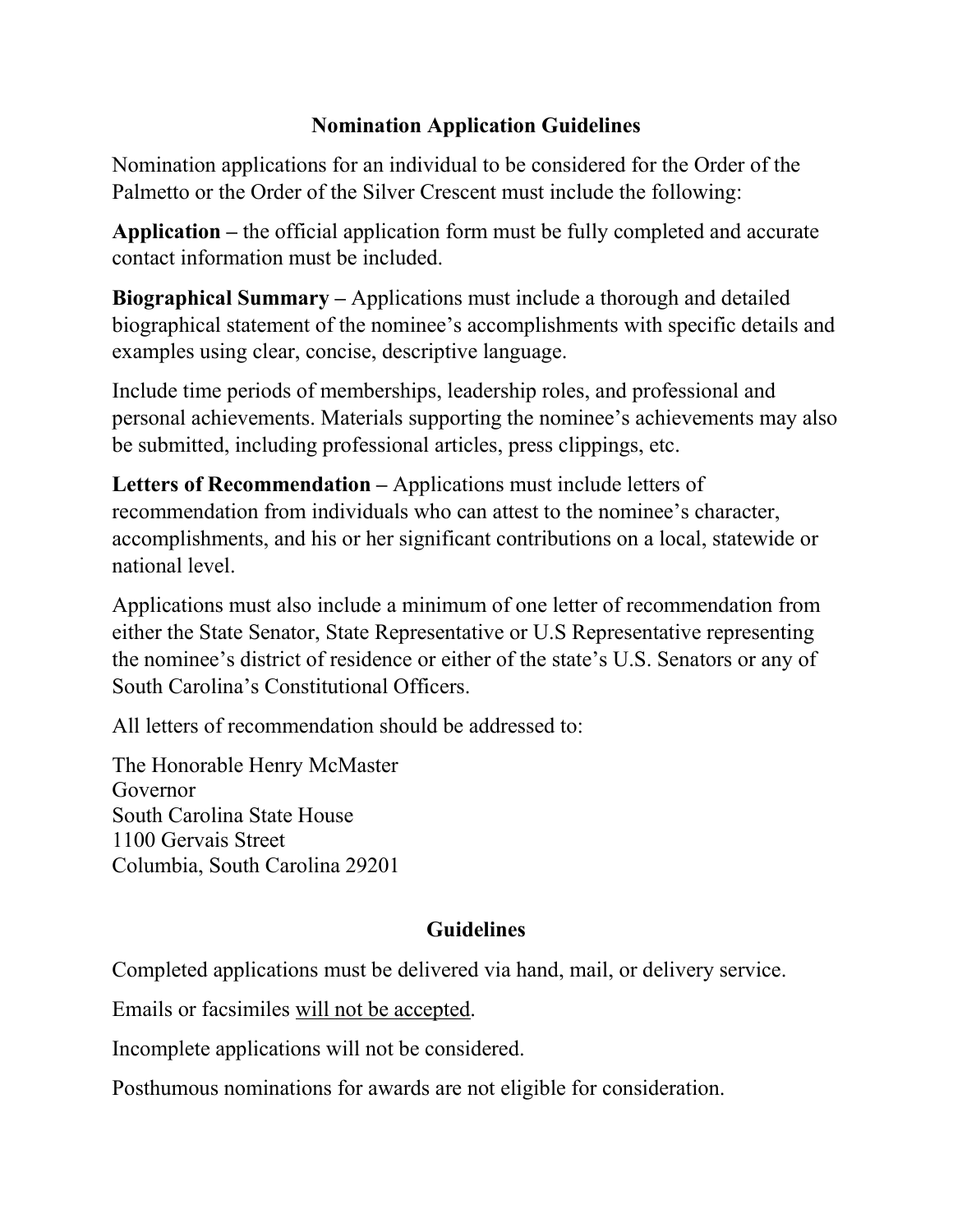All nominees are subject to a criminal background check conducted by the South Carolina Law Enforcement Department.

Receipt of completed applications will be acknowledged via mail and the nominator will be notified when a decision on an application is final.

All applications will be reviewed by a nominations committee selected by the governor. The nominations committee makes recommendations on applications to the governor for consideration.

### **Awards Contact Information**

Caroline McKissick Special Assistant to the Governor Office of the Governor 1100 Gervais St. Columbia, South Carolina 29201 Email: cmckissick@governor.sc.gov Office: (803) 724-8757